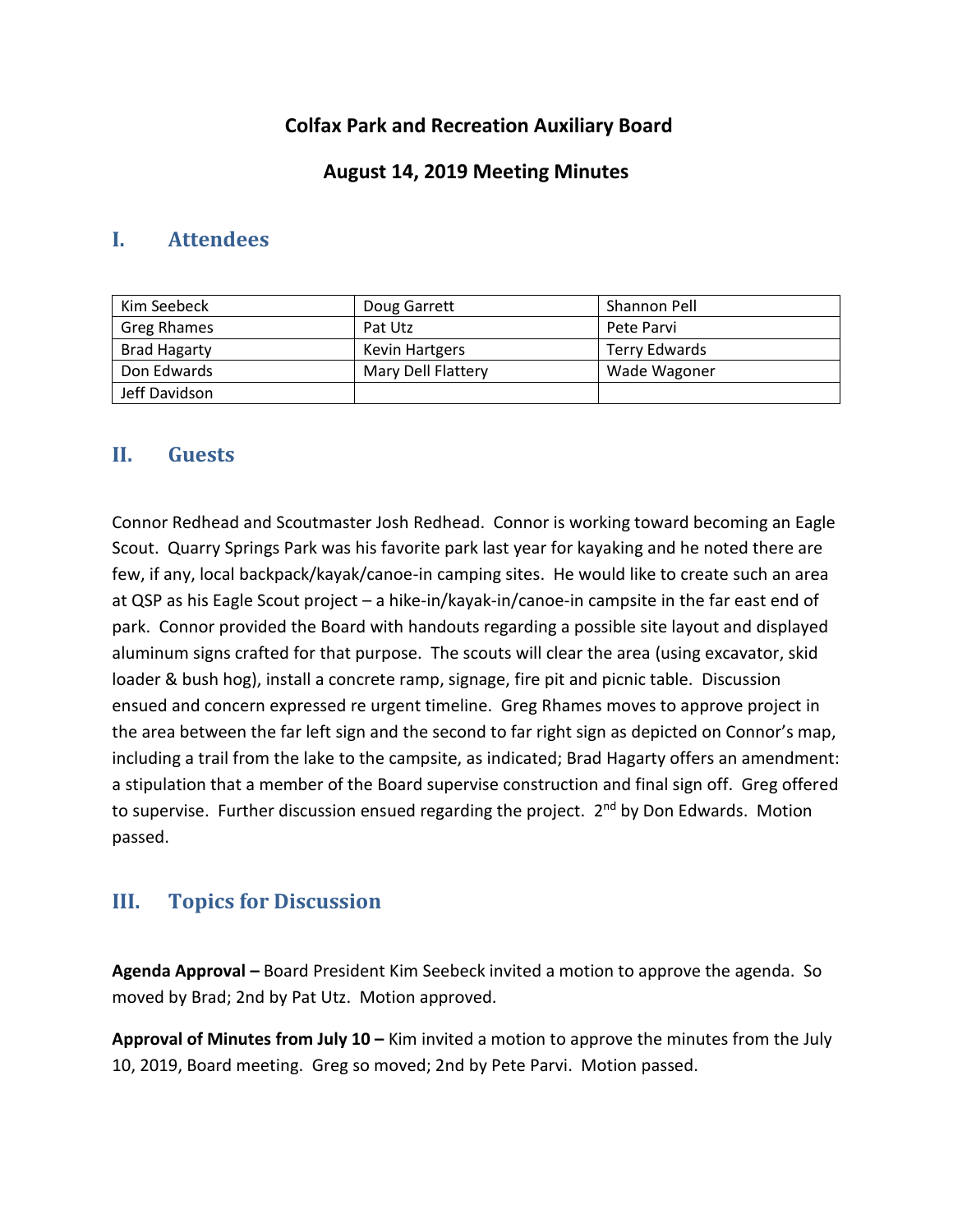#### **Committee Reports**

● **Operation/Planning Committee –** Storm Damage – the Board has obtained estimates for the block building roof, office roof and chair replacements. Wade Wagoner advised the Board that the City Council has authorized an emergency resolution for those repairs by Wood Roofing. That information will be submitted to the insurance agency/adjuster and it is hoped repairs can proceed quickly.

Entrance Sign – Kevin Hartgers advised that he is trying to get a bucket truck in order to complete the project to install power for the entrance sign. Greg advised Kevin that Denny Lester may be willing to help so Greg encouraged Kevin to contact Denny. Brad advised that he has kept Bob Brown updated regarding the efforts to light up the entrance sign and will continue to do so. Kevin further noted that Bob Mayer is going to donate most of the materials needed.

Road to East – Less clam shells are required than originally anticipated – we'll be using them only at the gates created. Old power/telephone poles will be used to denote barriers/parking instead. All poles inside the park have been salvaged and Denny Lester is going to get more for the park's use. The Board should be able to open the road in the next couple weeks. Further, it was noted that Denny Lind has come in and run the City's skid steer to assist in this effort.

Use of Mower – Recently the celluloid went out on the Skagg mower, but it's been repaired and returned. Discussion ensued regarding when to use the City's John Deere mower and when to use the Skagg mower based upon park topography. Recently, Greg went back with the tractor and bush hog on the dike trail and the trail on the east and north sides of the park. On the north side and far east side, and in the big area between the parking lot and the lake, please use the tractor for mowing.

Update on crop land lease – Becks has advised the Board they will not be renewing the lease. The district sales manager for Becks and others at Van Wahl have indicated an interest. Discussion ensued regarding the number of acres and lease-price per acre and potential other persons or groups interested in leasing the area as noted by Brad. Pat moves to contact John McGlothlin to see whether he has any interest in leasing the land; if there is, the Board will prepare a full Request for Proposal (RFP) and open it up to the public. If there is no interest, then the Board could move forward with entering a contract with Alex's group. 2nd by Greg. Motion passed.

**Promotions Committee** – Pat reported a survey is being sent out regarding Paddle Skedaddle.